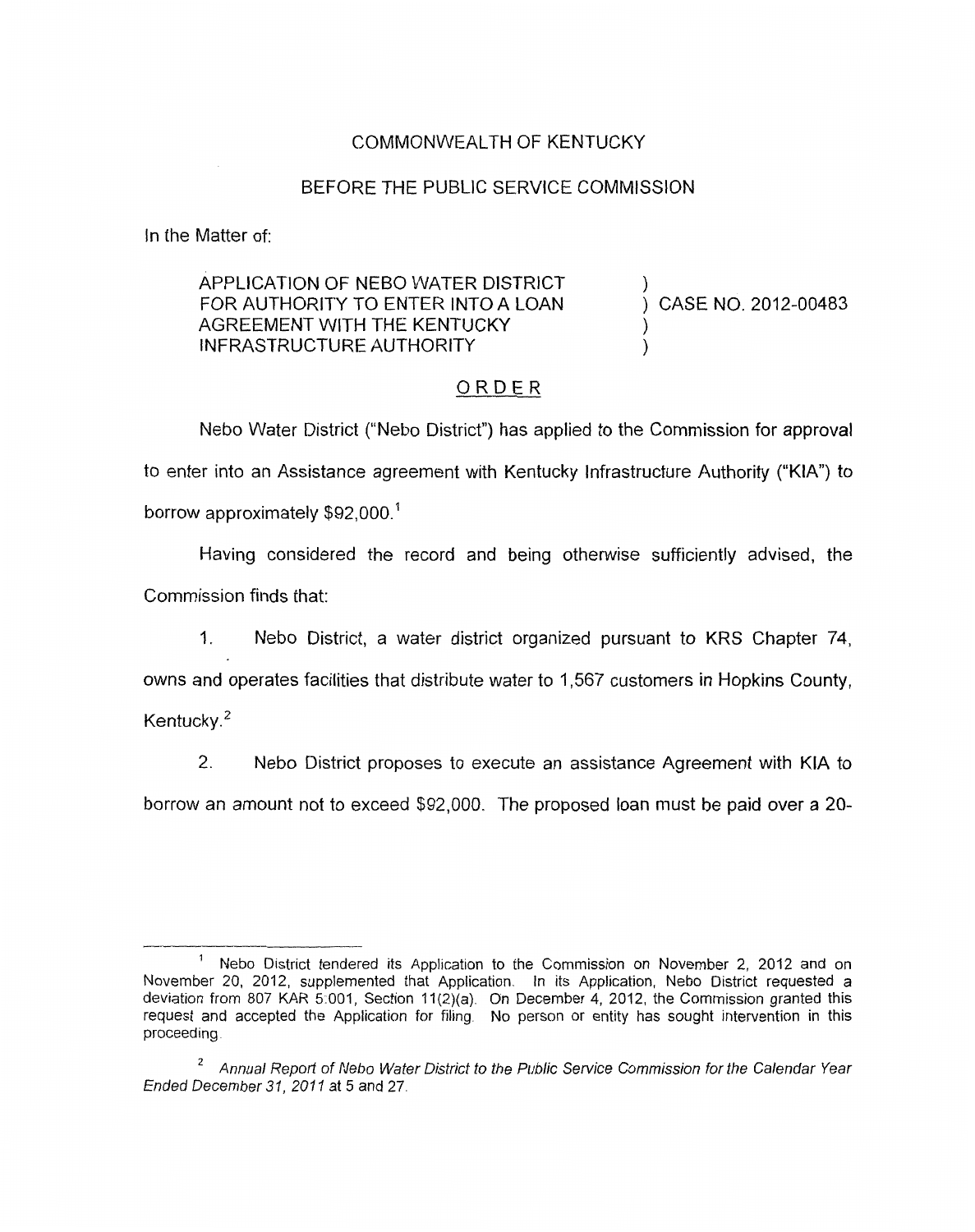year term with an interest rate of 2 percent per annum. A loan servicing fee equal to 2 percent of the loan's outstanding balance will be due with each interest payment. $^3$ 

*3.* The loan proceeds will be used to add mixing systems to two water storage facilities.<sup>4</sup> These systems are necessary to meet future residual and turnover requirements set forth in Stage 2 Disinfectants and Disinfectant Byproducts Rule.'

4. The proposed Assistance Agreement is for a lawful object within Neb0 District's corporate purpose, *is* reasonably necessary and appropriate for and consistent with the proper performance of its service to the public, will not impair Nebo District's ability to perform that service, and is reasonably necessary and appropriate for such purpose.

IT IS THEREFORE ORDERED that:

1. Nebo District is authorized to enter into the proposed Assistance Agreement with KIA to borrow no more than \$92,000 to be repaid over a 20-year period at a 2 percent annual rate of interest.

2. The proceeds from the Assistance Agreement shall be used only for the lawful purposes specified in Nebo District's application.

*3.* Within 30 days of executing the proposed Assistance Agreement, Neb0 District shall file a copy of the executed Assistance Agreement and any documents referenced in the executed Assistance Agreement that Nebo District has not previously filed with the Commission.

<sup>&</sup>lt;sup>3</sup> App. Ex. B.

<sup>&</sup>lt;sup>4</sup> App. 1 5. To secure a favorable bid, Nebo District has used existing general funds to acquire and install the mixing systems. The proposed loan will replenish these funds. App. 114.

See 71 Fed Reg. 388 (Jan 4,2006). **<sup>5</sup>**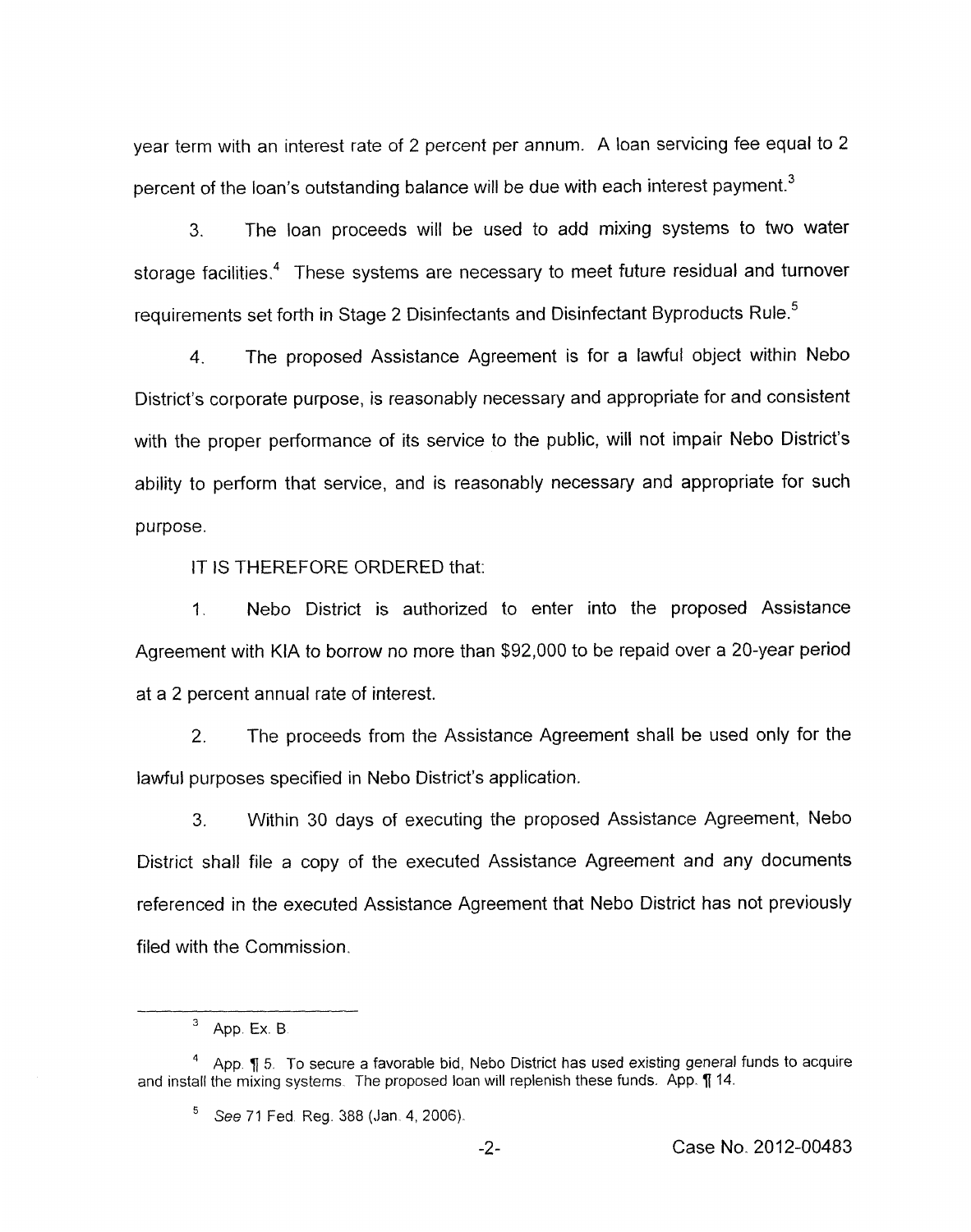4. The proceeds from the Assistance Agreement shall be used only for the lawful purposes specified in Nebo District's application.

*5.* Any documents filed pursuant to ordering paragraph 3 of this Order shall reference the number of this case and shall be retained in the utility's general correspondence file

Nothing contained herein shall be construed as a finding of value for any purpose or as a warranty on the part of the Commonwealth of Kentucky or any agency thereof as to the securities authorized herein.

By the Commission



**ATTEST** Executive D∤fe¢tor

Case **No.** 2012-00483